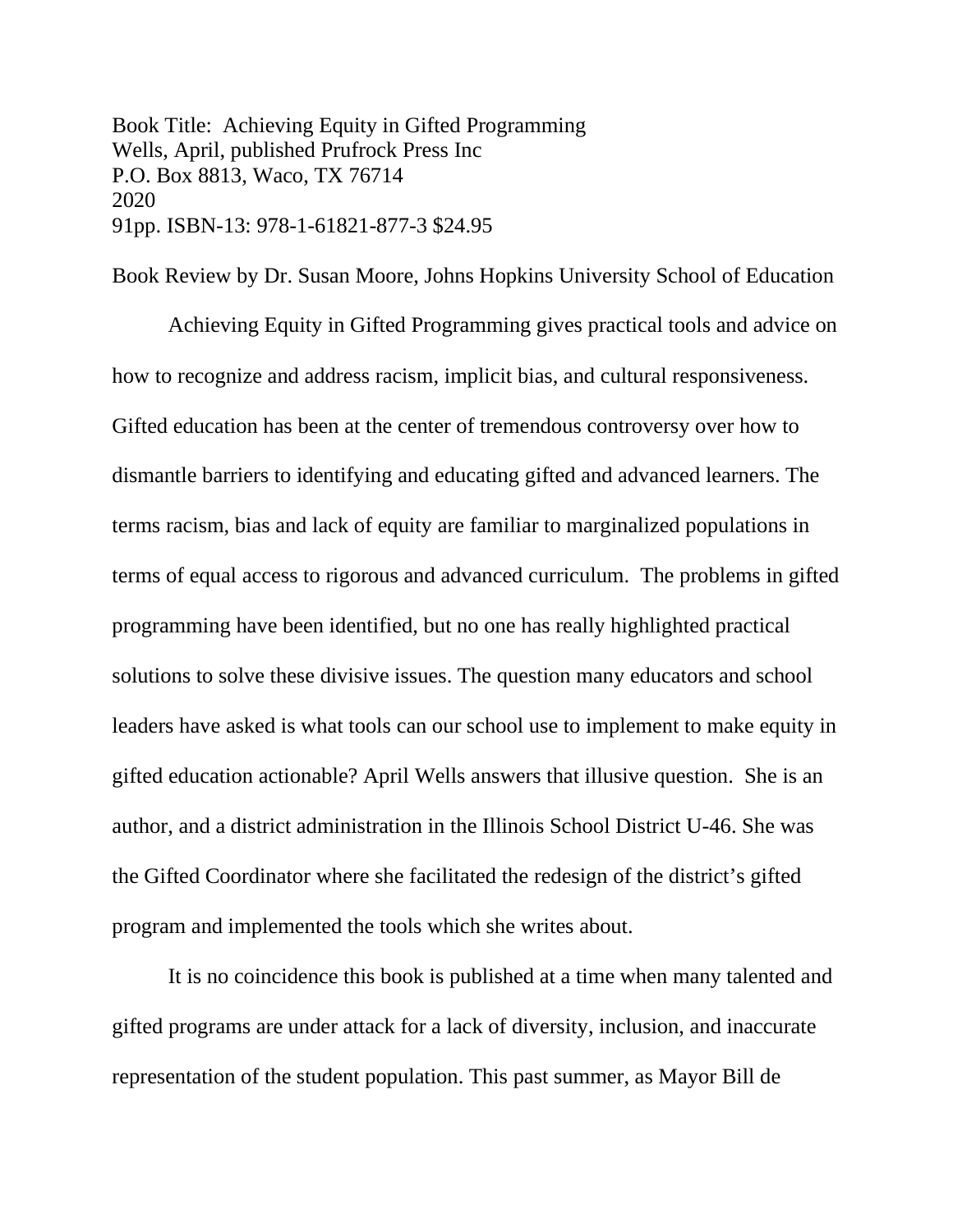Blasio finished his tenure as the mayor of New York City, he ordered the city's elementary schools to adopt accelerated learning for all, stop testing for giftedness and devise a new system of subject-specific accelerated coursework. The education chair of the NAACP's Seattle chapter forcefully stated "We want the gifted program just abolished. Period. It is fundamentally flawed, and it's inherently racist." Well's functional guidebook on achieving equity in gifted education could not have come at a more critical time for school leaders and teachers.

This book was written by an educator for educators and school leaders. Wells took the formidable obstacles to achieving equity and gives leaders the practical advice on how to analyze data, peel the onion on issues of bias and access to a map that can be customized towards individuals assisting a school district's gifted and talented program to become more equitable. She deconstructs the complicated issues and helps to calm the frayed nerves of educators and administrators. Wells understands a key point in achieving equity, it is all about access. "We were zealous in providing pathways for students who were traditionally overlooked in the district." Her cogent book is indeed the roadmap to how to redesign a gifted education program to ensure the greatest number of students are identified and served. The difficult task of ensuring equity in preidentification is to implement universal screening. Wells wisely stated, "Universal screening provides a big picture review of the data cohort, which helps compose a